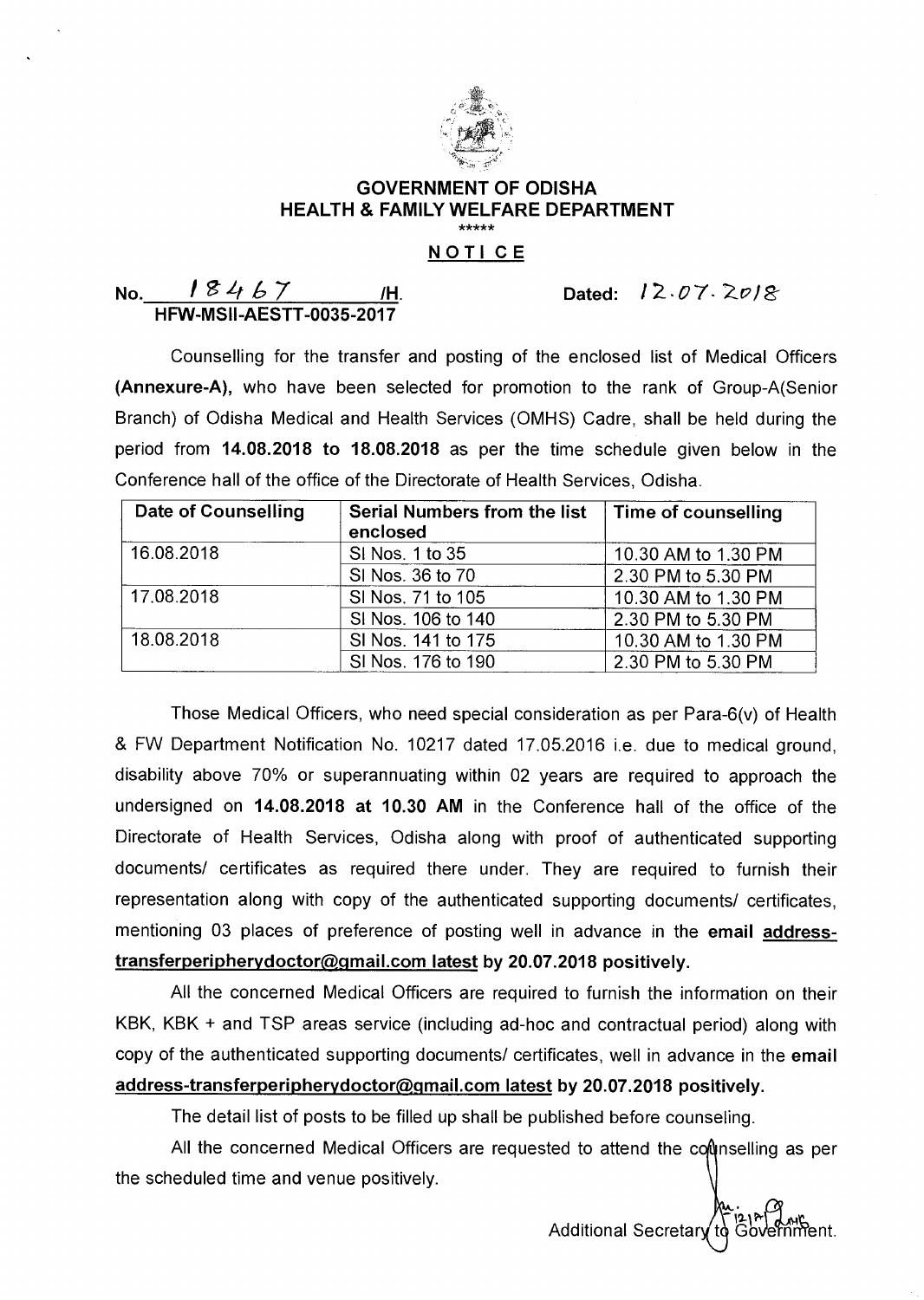**Memo No.**  $18468$  /H. Dated:  $12.07$ , 2018

Copy forwarded to all Directors under Health & FW Department/ the Dean & Principals/ Superintendents of the Government Medical Colleges/ Principal ACH MCH, Bhubaneswar/ All CDM & PHOs with a request to intimate concerned Medical Officers under their Administrative control to attend the counselling on the scheduled date and time.

The concerned Head of Offices are requested to furnish the information on KBK, KBK+ and TSP Areas service (including ad-hoc and contractual period) of the selected Medical Officers under their administrative control to this Department through **e-mail address- transferperipherydoctor@gmail.com latest by 20.07.2018 positively.** 

 $\mathbf{r}_{\mathbf{21}}$   $\mathbf{r}_{\mathbf{1}}^{\mathbf{2}}$ Additional Secretary to Government

**Memo No.**  $18469$  /H. Dated:  $12.07.7.07$ Copy forwarded to the DHS, Odisha/ AD (HRH & Research), 0/o DHS (0) for information and necessary action.

The DHS, Odisha is requested to take all necessary steps for arranging the Counselling.

Additional Secretary to Government.

**Memo No.**  $18470$  /H. Dated:  $12.07.2018$ 

Copy forwarded to P.S. to Minister, Health & F.W., Odisha / P.S to Commissionercum-Secretary to Government, H & F.W. Deptt. for kind information of Hon'ble Minister, H& F.W and Commissioner-cum-Secretary, H. & F.W. Deptt.

**الدين جميع**<br>Additional Secretary (to Government

**Memo No.**  $18471$  *I*H. Dated:  $12.07$   $208$ 

Copy forwarded to the Head State Portal Group, IT Cell Health & F.W Department with a request to post this order in the official website **http://health.odisha.gov.in/** for information and necessary action.

Additional Secretar  $25$ Government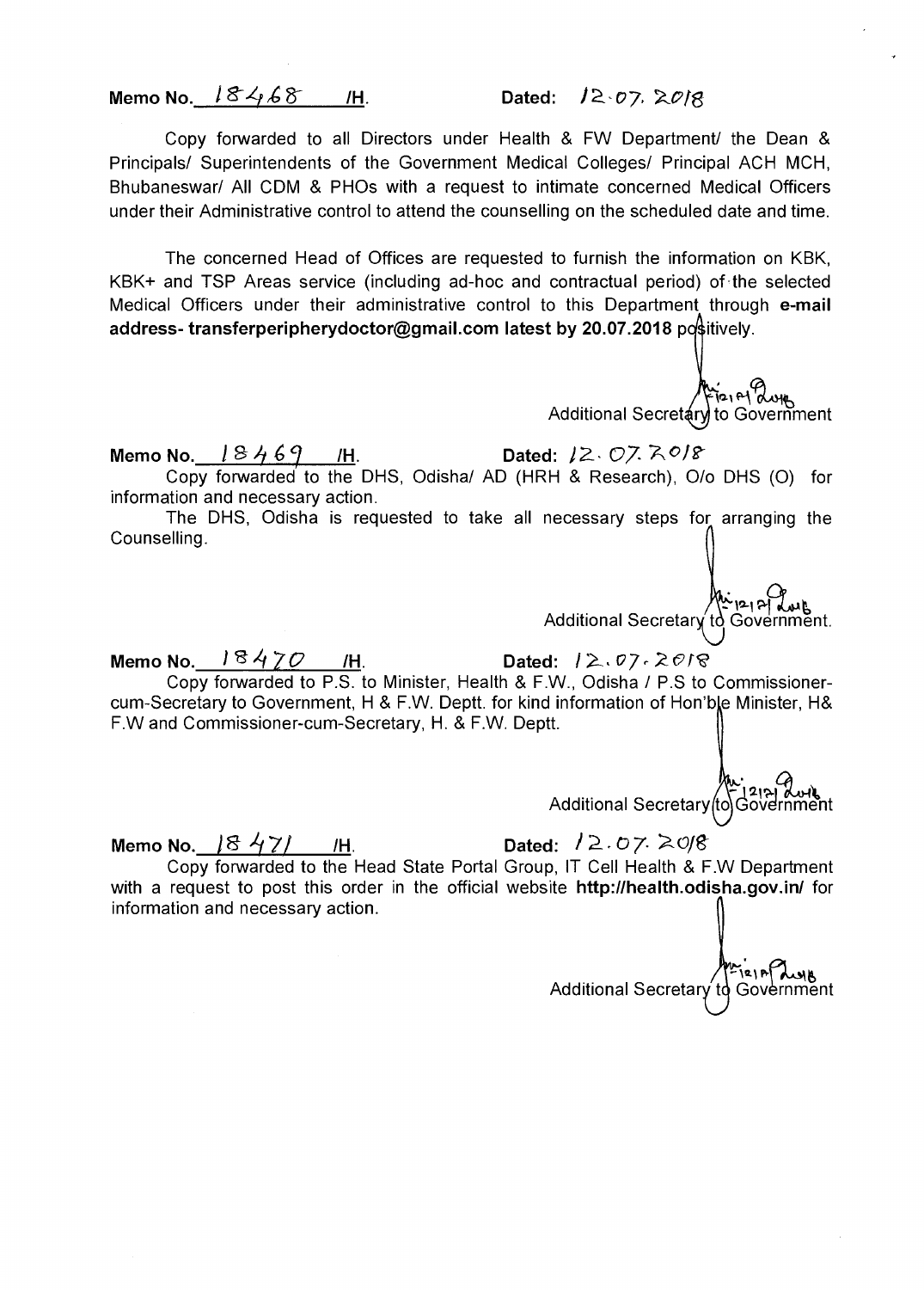**ANNEXURE-A** 

## **The List of Medical Officers, who have been selected for promotion to the**  rank of Group-A(Senior Branch) of OMHS Cadre

 $\ddot{\phantom{a}}$ 

| Govt. Notification<br>No. /Yr/ SI.No.<br>(Initial posting in<br><b>OMHS Cadre as</b><br>Asst. Surgeon as<br>per OPSC<br>recommendation) | SI. No. | NAME OF THE MEDICAL OFFICERS<br>SELECTED FOR PROMOTION TO THE RANK<br>OF GROUP-A(SB) | DATE OF BIRTH<br>(DD-MM-YYYY) |
|-----------------------------------------------------------------------------------------------------------------------------------------|---------|--------------------------------------------------------------------------------------|-------------------------------|
| 38050/86/18                                                                                                                             | 1.      | DR. PRAFULLA KU. NANDA                                                               | 09-06-1959                    |
| 2126/89/56                                                                                                                              | 2.      | DR. SYAMA NAYAK                                                                      | 29-07-1960                    |
| 12904/89/02                                                                                                                             | 3.      | DR. JAMINI BHUSANA PATNAIK                                                           | 23-01-1960                    |
| 17867/89/23                                                                                                                             | 4.      | DR. NAMITA PANDA                                                                     | 14-07-1958                    |
| 17867/89/37                                                                                                                             | 5.      | DR. SUSANTA KUMAR SWAIN                                                              | 30-04-1964                    |
| 38854/90/34                                                                                                                             | 6.      | DR. NALINIKANTA PADHI                                                                | 09-03-1957                    |
| 38854/90/47                                                                                                                             | 7.      | DR. PRADEEP KUMAR MALLIK                                                             | 10-09-1960                    |
| 36713/93/136                                                                                                                            | 8.      | DR. JAGAJIBAN ACHARYA                                                                | 02-02-1959                    |
| 21597/96/88                                                                                                                             | 9.      | DR. DIPAK SAHU                                                                       | 25-01-1969                    |
| 21597/96/101                                                                                                                            | 10.     | DR. ANITA MANJARI JENA                                                               | 16-06-1968                    |
| 21597/96/164                                                                                                                            | 11.     | DR. (MRS.) SUBRATA NAYAK                                                             | 13-06-1968                    |
| 21597/96/380                                                                                                                            | 12.     | DR. KANTI NAIK                                                                       | 08-05-1965                    |
| 21597/96/450                                                                                                                            | 13.     | DR. MADHUSUDAN BALIARSINGH                                                           | 04-06-1967                    |
| 21597/96/561                                                                                                                            | 14.     | DR. AJIT KUMAR DALAI                                                                 | 03-07-1965                    |
| 21597/96/575                                                                                                                            | 15.     | DR. SUNIL KUMAR PANDA                                                                | 19-07-1965                    |
| 21597/96/600                                                                                                                            | 16.     | DR. KISHORE CHANDRA BEHERA                                                           | 02-12-1959                    |
| 22023/97/79                                                                                                                             | 17.     | DR. SANGAHMITRA PATRA                                                                | 25-12-1969                    |
| 22023/97/214                                                                                                                            | 18.     | DR. TARUN KUMAR BHOI                                                                 | 06-04-1966                    |
| 22023/97/309                                                                                                                            | 19.     | DR. GURUDUTTA DASH                                                                   | 23-07-1970                    |
| 22023/97/359                                                                                                                            | 20.     | DR. NIBEDITA SAHU                                                                    | 20-02-1969                    |
| 22023/97/360                                                                                                                            | 21.     | DR. MANOJ KUMAR NANDA                                                                | 24-06-1971                    |
| 22023/97/413                                                                                                                            | 22.     | DR. JAYADIP KUMAR GHOSH                                                              | 29-05-1970                    |
| 22023/97/453                                                                                                                            | 23.     | DR. PABITRA KUMAR PATI                                                               | 26-06-1970                    |
| 22023/97/501                                                                                                                            | 24.     | DR. MADHUSMITA SAHU                                                                  | 03-07-1971                    |
| 22023/97/519                                                                                                                            | 25.     | DR. PRAKASH KU. SAHU                                                                 | 06-07-1966                    |
| 22023/97/567                                                                                                                            | 26.     | DR. ANIL KUMAR RATH                                                                  | 05-12-1963                    |
| 22023/97/617                                                                                                                            | 27.     | DR. REKHA BHAGAT                                                                     | 01-12-1964                    |
| 22023/97/627                                                                                                                            | 28.     | DR. KABITA SWAIN                                                                     | 04-03-1962                    |
| 22023/97/634                                                                                                                            | 29.     | DR. PRAMOD KUMAR KHARA                                                               | 10-01-1971                    |
| 22023/97/660                                                                                                                            | 30.     | DR. SUJIT KUMAR MOHAPATRA                                                            | 09-11-1966                    |
| 22023/97/728                                                                                                                            | 31.     | DR. SAGAR CHANDRA NAIK                                                               | 05-01-1969                    |
| 11795/01/23                                                                                                                             | 32.     | DR. MANOJ KUMAR DAS                                                                  | 01-12-1975                    |
| 11795/01/186                                                                                                                            | 33.     | DR. SAKTI KANTA MALLICK                                                              | 16-09-1972                    |
| 11795/01/203                                                                                                                            | 34.     | DR. KALI CHARAN PAL                                                                  | 21-05-1973                    |
| 11795/01/265                                                                                                                            | 35.     | DR. SONI SAHOO                                                                       | 14-09-1975                    |
| 11795/01/292                                                                                                                            | 36.     | DR. ITISHREE CHOUDHURY                                                               | 22-03-1974                    |
| 11795/01/311                                                                                                                            | 37.     | DR. SANJAYA KUMAR GIRI                                                               | 11-03-1973                    |
| 11795/01/312                                                                                                                            | 38.     | DR. RAJESH KUMAR PATRA                                                               | 24-05-1974                    |
| 11795/01/330                                                                                                                            | 39.     | DR. PROMOD KUMAR SAHU                                                                | 30-05-1973                    |
| 11795/01/358                                                                                                                            | 40.     | DR. PRAJNYA PRIYADARSINEE BEHERA                                                     | 20-07-1974                    |
| 11795/01/375                                                                                                                            | 41.     | DR. BHAGIRATHI PRADHAN                                                               | 27-04-1972                    |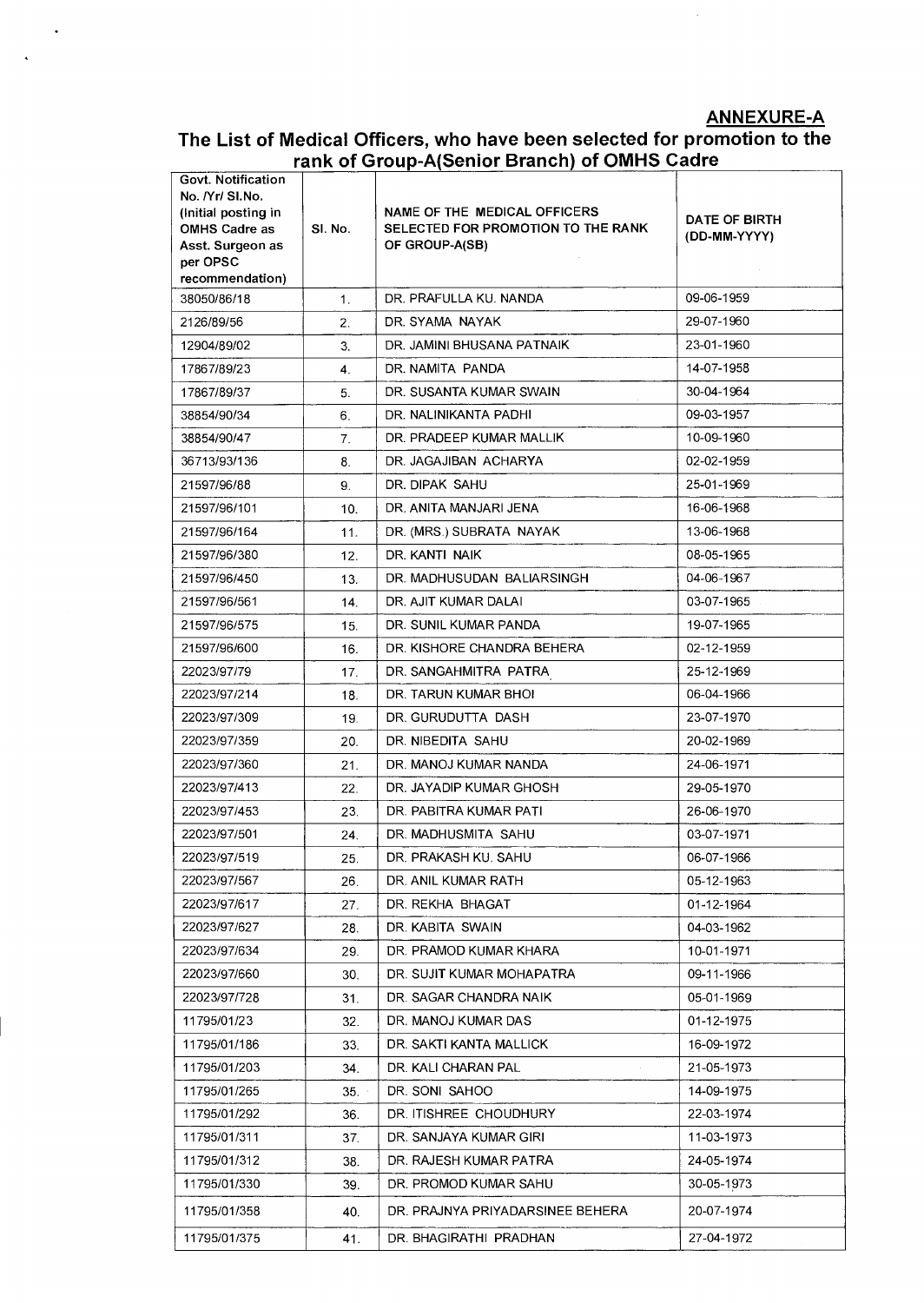| 11795/01/378 | 42. | DR. UMAKANTA JENA                 | 13-03-1972 |
|--------------|-----|-----------------------------------|------------|
| 11795/01/384 | 43. | DR. DHIREN KUMAR PRADHAN          | 14-04-1974 |
| 11795/01/409 | 44. | DR. SUVASH CHANDRA GOCHHAYAT      | 02-11-1971 |
| 11795/01/418 | 45. | DR. MOHAN BARIK                   | 01-05-1970 |
| 11795/01/421 | 46. | DR. PRANAB PRAKASH PURNA          | 04-09-1973 |
| 11795/01/425 | 47. | DR. BAIKUNTHANATH KASHYAP         | 15-02-1973 |
| 11795/01/445 | 48. | DR. AMITA PATTNAIK                | 31-01-1972 |
| 11795/01/470 | 49. | DR. DUKHIA MURMU                  | 20-05-1975 |
| 11795/01/471 | 50. | DR. DILLIP KUMAR SAMAL            | 23-04-1973 |
| 11795/01/498 | 51. | DR. SIDHESWAR MARANDI             | 05-08-1970 |
| 11795/01/499 | 52. | DR. NEBEDITA PANDA                | 27-02-1970 |
| 11795/01/501 | 53. | DR. RABINDRA NATH SINGH           | 02-11-1970 |
| 11795/01/504 | 54. | DR. PEETABAS SHA                  | 20-06-1973 |
| 11795/01/517 | 55. | DR. AJIT KUMAR NAIK               | 04-03-1972 |
| 11795/01/521 | 56. | DR. MANABHANJAN BHIMASINGH KANHAR | 18-05-1975 |
| 11795/01/528 | 57. | DR. ARPITA SHANTI LAKRA           | 27-10-1972 |
| 11795/01/541 | 58. | DR. RABINDRA MEHER                | 23-06-1964 |
| 11795/01/546 | 59. | DR. MOHAN HEMBRAM                 | 10-03-1972 |
| 11795/01/554 | 60. | DR. BIJAYA NAYAK                  | 19-03-1962 |
| 11795/01/559 | 61. | DR. FRENKLINK ENEM NIRAL KUJUR    | 18-06-1970 |
| 27368/01/26  | 62. | DR. JAYADEV NANDA                 | 11-07-1975 |
| 27368/01/47  | 63. | DR. SUBRATH DAS                   | 07-01-1975 |
| 27368/01/48  | 64. | DR. RAJESH KUMAR BABU             | 01-01-1971 |
| 27368/01/49  | 65. | DR. GOPAL KRISHNA SAHU            | 05-05-1975 |
| 27368/01/57  | 66. | DR. DEEPAK RANJAN PAUL            | 20-05-1972 |
| 27368/01/65  | 67. | DR. CHITTA RANJAN BEHERA          | 09-05-1975 |
| 27368/01/86  | 68. | DR. PROMOD KUMAR DEY              | 18-02-1974 |
| 27368/01/99  | 69. | DR. PRASANT KUMAR DAS             | 08-01-1971 |
| 27368/01/112 | 70. | DR. DEBA PRASAD PANDA             | 07-10-1972 |
| 27368/01/113 | 71. | DR. BIBHU KALYAN SAHU             | 15-07-1973 |
| 27368/01/116 | 72. | DR. PREMAKANTA MOHANTY            | 04-06-1975 |
| 41888/01/10  | 73. | DR. SANTANU MOHAPATRA             | 08-06-1972 |
| 47379/01/12  | 74. | DR. BASANTA KU. DASH              | 29-05-1972 |
| 47379/01/22  | 75. | DR. TAPAN KANUNGO                 | 25-06-1971 |
| 47379/01/30  | 76. | DR. PARESH KU. ACHARYA            | 17-05-1971 |
| 47379/01/32  | 77. | DR. LAXMIDHAR PADHY               | 10-06-1974 |
| 47379/01/44  | 78. | DR. RAMAKANTA SAHU                | 12-05-1973 |
| 47379/01/50  | 79. | DR. RABINARAYAN MISHRA            | 30-12-1973 |
| 47379/01/81  | 80. | DR. MANOJ KU. ACHARYA             | 21-06-1972 |
| 19347/02/17  | 81. | DR. SUBRAT BURMA SC               | 05-05-1976 |
| 19347/02/38  | 82. | DR. KAMALA KANTA JENA             | 12-04-1971 |
| 19347/02/41  | 83. | DR. RITA TUDU                     | 03-08-1973 |
| 19347/02/45  | 84. | DR. RAMA CHANDRA KISKU            | 25-01-1970 |
| 27289/03/62  | 85. | DR. ANITA MISHRA                  | 17-09-1976 |
| 27289/03/108 | 86. | DR. B. PRANABA NANDA PATRO        | 17-07-1977 |
| 27289/03/141 | 87. | DR. BIJAYA KUMAR PRADHAN          | 02-10-1977 |
| 27289/03/156 | 88. | DR. RANJAN KUMAR MOHANTY          | 02-07-1978 |
| 27289/03/177 | 89. | DR. DHIRENDRA KU. MEHER           | 03-08-1975 |
| 27289/03/224 | 90. | DR. RAKESH RANJAN SWAIN           | 13-03-1975 |
| 27289/03/246 | 91. | DR. MADHUSMITA BEHERA             | 26-01-1976 |
| 27289/03/257 | 92. | DR. SUMITRA SOREN                 | 01-05-1977 |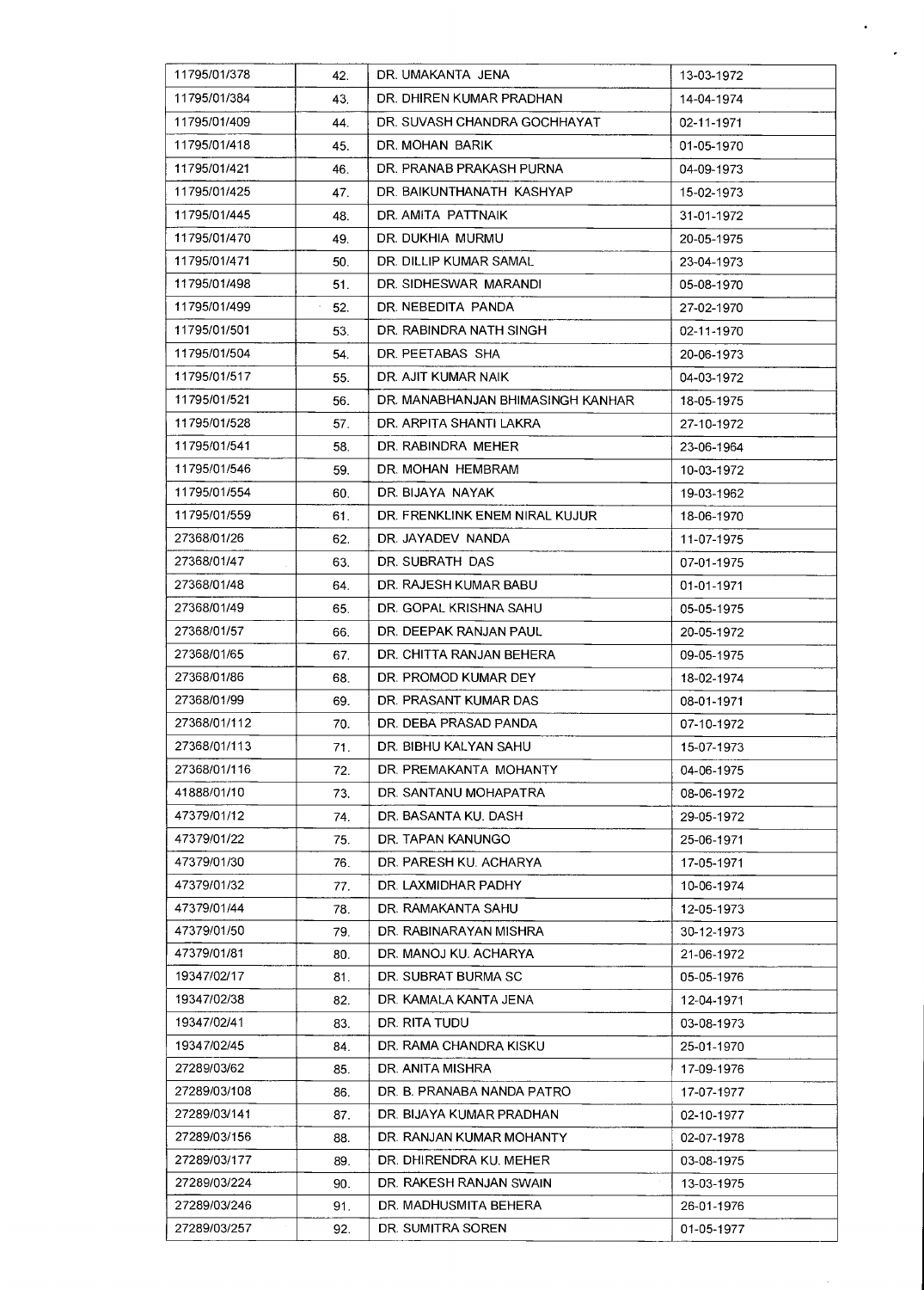| 27289/03/270         | 93.  | DR. THAKUR SOREN           | 01-05-1977           |
|----------------------|------|----------------------------|----------------------|
| 27289/03/275         | 94.  | DR. SURENDRA KU. PARAKIYA  | 07-02-1975           |
| 27289/03/279         | 95.  | DR. SUJATA SETHI           | 14-11-1976           |
| 27289/03/281         | 96.  | DR. SUMAN KU. TOPNO        | 20-01-1977           |
| 27289/03/298         | 97.  | DR. SITASHREE SETHI        | 03-03-1977           |
| 27289/03/310         | 98.  | DR. SATYABRATA BHUYAN      | 01-07-1970           |
| 27289/03/312         | 99.  | DR. BASANTA ANSELAM TOPPO  | 18-07-1970           |
| 27289/03/325         | 100. | DR. AKSHAYA KU, SETHY      | 03-05-1975           |
| 27289/03/329         | 101. | DR. HARISH CH. DHAMUDIA    | 11-09-1977           |
| 27289/03/334         | 102. | DR. BALABHADRA BEHERA      | 21-07-1975           |
| 27289/03/345         | 103. | DR. U.GIRIJAPATI           | 04-07-1971           |
| 27289/03/355         | 104. | DR. JITENDRA NAIK          | 26-11-1975           |
| 3555/04/8            | 105. | DR. SAROJ RANJAN MOHANTY   | 01-05-1978           |
| $\sim$<br>3555/04/38 | 106. | DR. DHANANJAYA BHUE        | 25-05-1979           |
| 3555/04/41           | 107. | DR. DEBENDRA NATH TUDU     | 22-02-1977           |
| 3555/04/50           | 108. | DR. KARMI MARANDI          | 05-09-1974           |
| 8832/04/35           | 109. | DR. RASHMI REKHA DASH      | 19-06-1977           |
| 8832/04/61           | 110. | DR. BALARAM PANDA          | 08-03-1976           |
| 8832/04/70           | 111. | DR. TAPAS RANJAN MISHRA    | 05-07-1978           |
| 8832/04/81           | 112. | DR. SANJAY KU, ROY         | 05-11-1972           |
| 8832/04/102          | 113. | DR. JAYA NARAYAN PADHI     | 28-06-1975           |
| 8832/04/106          | 114. | DR. ANIL KU. ACHARYA       | 20-05-1977           |
| 8832/04/127          | 115. | DR. SUPRAKASH SATAPATHY    | 23-05-1977           |
| 8832/04/144          | 116. | DR. JITENDRA KU. PANDA     | 26-06-1977           |
| 8832/04/155          | 117. | DR. SANJIB KU. MISHRA      | 07-04-1974           |
| 8832/04/163          | 118. | DR. SATYA RANJAN MOHANTY   | 27-03-1978           |
| 8832/04/167          | 119. | DR. SASMITA AGASTY         | 14-09-1976           |
| 16175/04/12          | 120. | DR. HIMANSU KUMAR DASH     | $\sim$<br>10-05-1975 |
| 3538/05/29           | 121. | DR. SOUBHAGYA KU. DAS      | 28-06-1978           |
| 3538/05/54           | 122. | DR. BALARAM SAHOO          | 01-07-1978           |
| 3538/05/64           | 123. | DR. RABI NARAYAN ROUT      | 10-03-1979           |
| 3538/05/82           | 124. | DR. KAMALAKANTA SWAIN      | 12-04-1976           |
| 3538/05/90           | 125. | DR. SANDIP KU. SAHU        | 08-05-1978           |
| 3538/05/94           | 126. | DR. BRAJA KISHORE GIRI     | 26-03-1977           |
| 3538/05/97           | 127. | DR. BIPIN BIHARI MALLICK   | 15-07-1978           |
| 3538/05/100          | 128. | DR. INDER KU. NATHANI      | 17-05-1960           |
| 3538/05/101          | 129. | DR. DASHARATHA TUDU        | 10-06-1978           |
| 3538/05/102          | 130. | DR. SAWNA SANKAR MURMU     | 25-02-1980           |
| 3538/05/110          | 131. | DR. BHUPESH KU. NAYAK      | 20-06-1979           |
| 3538/05/117          | 132. | DR. DESABANDHU BEHERA      | 02-07-1978           |
| 22607/05/5           | 133. | DR. SASMITA PATRA          | 24-04-1980           |
| 25085/05/20          | 134. | DR. RANJAN KU. GURU        | 03-07-1978           |
| 25085/05/31          | 135. | DR. DIBYA PRAKASH ACHARYA  | 04-02-1980           |
| 25085/05/33          | 136. | DR. SANJIT KU. MISHRA      | 09-02-1979           |
| 25085/05/46          | 137. | DR. HIMANSU SEKHAR NANDA   | 14-08-1978           |
| 25085/05/99          | 138. | DR. MANOJ KU. PARIDA       | 28-02-1976           |
| 25085/05/112         | 139. | DR. CHITTA RANJAN PARIDA   | 23-06-1978           |
| 25085/05/114         | 140. | DR. RANJIT KU, NAYAK       | 04-06-1976           |
| 25085/05/120         | 141. | DR. SUJIT KU. LENKA        | 15-06-1975           |
| 25085/05/165         | 142. | DR. SMRUTI RANJAN SAMAL    | 02-10-1978           |
| 30711/05/7           | 143. | DR. NISHANT NILOTPALA DASH | 03-06-1980           |

 $\sim$